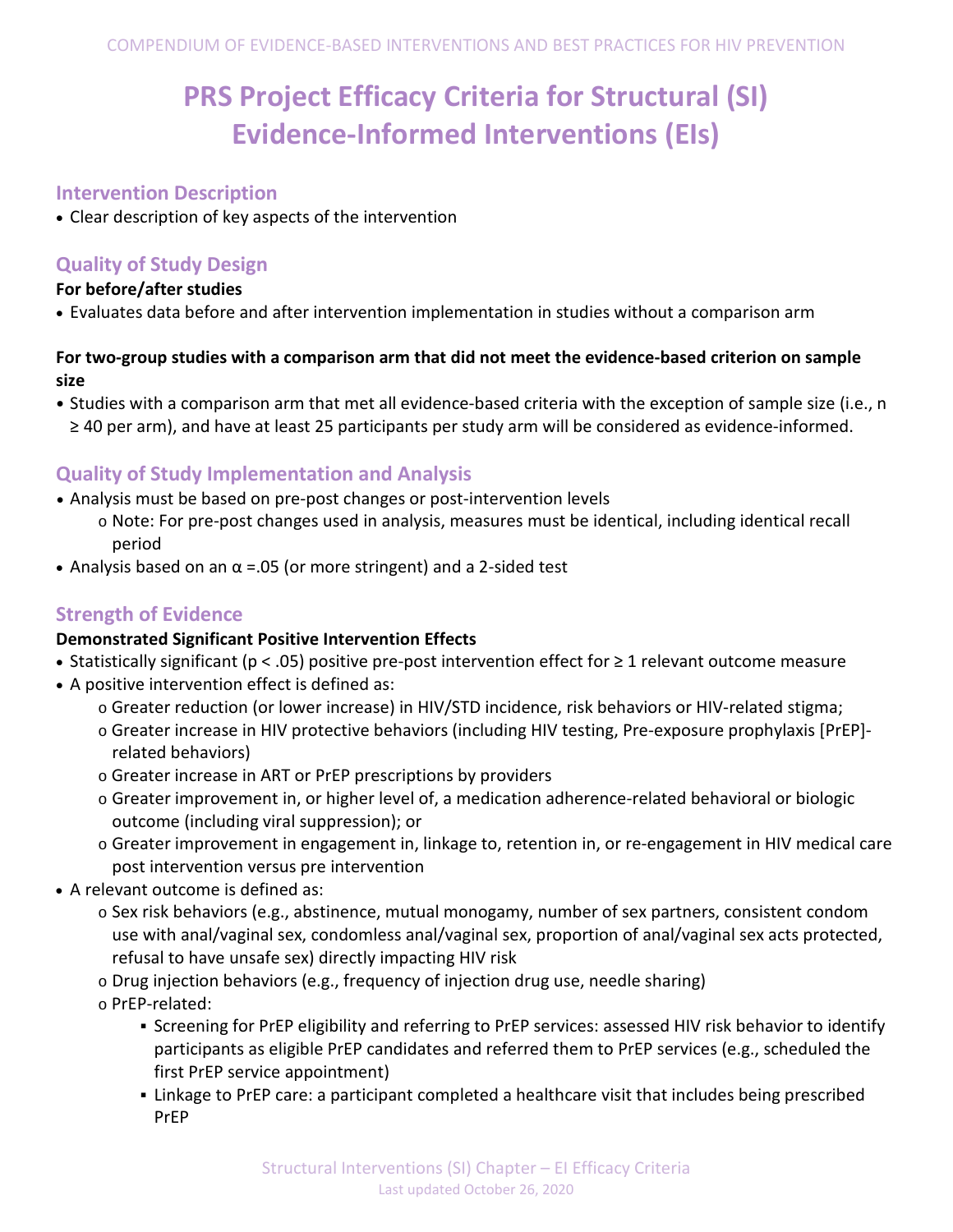- PrEP initiation/uptake: initiation of PrEP among PrEP-naïve participants or those who were not PrEP users as defined by study authors via self-report or medical or pharmacy records (e.g., filled a prescription for PrEP, started PrEP)
- PrEP use: on PrEP (including lifetime, current use) based on self-report or medical or pharmacy records
- PrEP medication adherence or persistence: taking PrEP on a regularly agreed to schedule (e.g., daily dose, on demand) measured by electronic data monitoring (e.g., Medication Event Monitoring System [MEMS] caps), pill count, pharmacy refill, self-reported adherence, or medical record
- PrEP drug levels: based on assays that assess PrEP drug or drug metabolite levels in plasma, urine, hair, or dried blood spots
- Retention in PrEP care: completed PrEP medical visit(s) over a period of time (e.g., attended one visit every 3 months for at least 6 months) that is self-reported or documented in medical records
- PrEP at the system or community level (e.g., number of people on PrEP assessed at the healthcare system or community level)
- o Antiretroviral treatment (ART) or PrEP prescriptions (as outcomes of provider interventions only)
- o HIV-related stigma
- o HIV testing (e.g., utilization of HIV C&T services, repeat testing)
	- Note: HIV testing is a relevant outcome only if the study reports new HIV infections
- o Medication adherence outcome measure that may include electronic data monitoring (e.g., MEMs caps), pill count, pharmacy refill, or self-reported adherence
- o Biologic measure indicating HIV or STD (e.g., prevalence or incidence measures of hepatitis, HIV, or other STDs)
	- Note: Biologic measures of STD infections are relevant outcomes only as a proxy for HIV behavior
- o HIV morbidity or AIDS mortality (includes biologic measures of HIV viral suppression or CD4 count) o HIV medical care visit – measures of a completed outpatient primary HIV medical care visit or HIV
	- viral load and/or CD4 count when used as proxies for a HIV medical care visit
		- For *engagement in care*, a relevant outcome is having one completed HIV medical visit
		- For *linkage to care*, a relevant outcome is the completed first HIV medical visit for newly diagnosed HIV-positive persons
		- For *retention in care*, a relevant outcome is having completed multiple HIV medical visits over a period of time
		- For *re-engagement in care*, a relevant outcome is the completed HIV medical visit for persons who were lost to or inconsistent in care
			- Note: Completed HIV medical visits must be documented in medical records, administrative or agency records, or surveillance reports
			- Note: Self-reports of completed medical visits validated by medical records, administrative or agency records are also acceptable
- In summary, the effect must be:
	- o Reported at the required follow-up
	- o Based on the quality of the study design
	- o Based on the study implementation and analysis

## **No Demonstrated Significant Negative Intervention Effects**

• No negative and statistically significant (p < .05) pre-post intervention effect for any relevant outcome o A negative intervention effect is defined as: